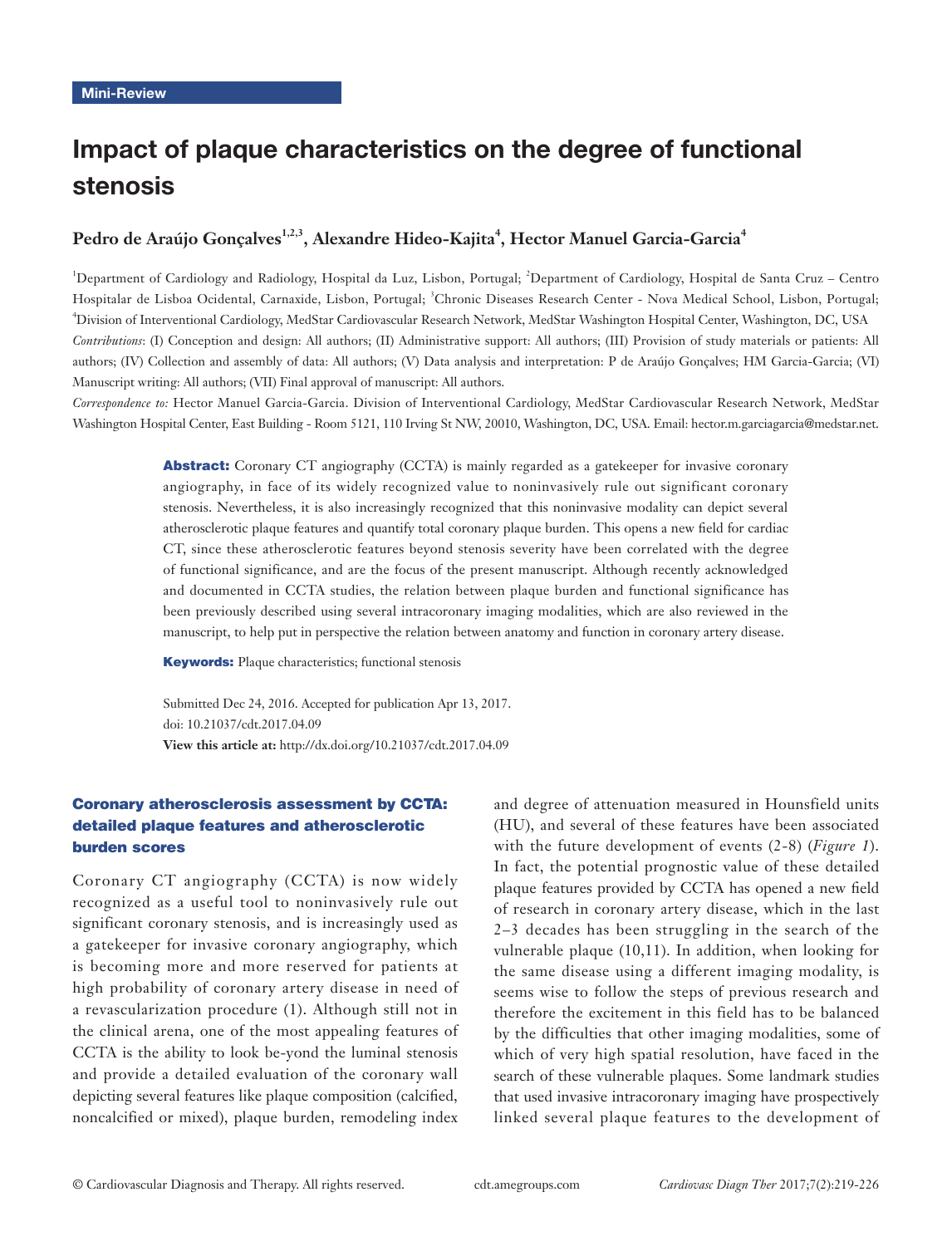

**Figure 1** Atherosclerotic plaque features and functional impact. On the left panels [(A) volume-rendering technique; (B,C) multiplanar reconstructions] CCTA depicting a mixed plaque in the mid-segment of the left anterior descending artery with intermediate stenosis (50–70%) and several features that have been associated with the presence of ischemia and/or future events: spotty calcification (A&B), positive remodelling (B,C) and low attenuation plaque (C). On the right side panels the corresponding invasive angiography image (D) and the result of the FFR, which was in the grey zone –0.77 (E). The final clinical judgment was to proceed to revascularization and the patient was submitted to PCI. Adapted with permission from de Araújo Gonçalves *et al*. (9).

future coronary events, although with a modest positive predictive value (12-14). Studies with CCTA have also demonstrated the prognostic value of some of these detailed plaque features like positive remodeling, the presence of low attenuation plaques and the presence of a napkin ring sign. Since several coronary plaques are frequently found in the coronary tree even in low to intermediate CAD probability patients undergoing CCTA to rule out coronary stenosis (15,16), and since detailed plaque evaluation is time consuming, requires very good image quality and can be associated with low interobserver variability, another possible approach is to provide the total coronary atherosclerotic burden as a score, and some have been developed and validated as prognostic tools (17-19), providing imagers and researcher with additional tools and a change of focus from just the vulnerable plaque to the vulnerable coronary tree (20).

# The search of functional information with CT angiography

Recently, CTA has been increasingly looked as a possible provider of functional information, moving from the traditional view of a purely anatomical exam. The rational for this is two-sided: on one hand, current clinical decision making on the need for myocardial revascularization is based on the presence of ischemia, since it has been extensively documented that there is no expected benefit of intervention for coronary stenosis that are not functionally significant (21,22). On the other hand, although several diagnostic tools are already available, some of them have limited diagnostic performance (like exercise ECG), several patient related potential limitations (like stress Echocardiography and cardiac magnetic resonance imaging), depend on a significant amount of radiation exposure (like single photon emission computed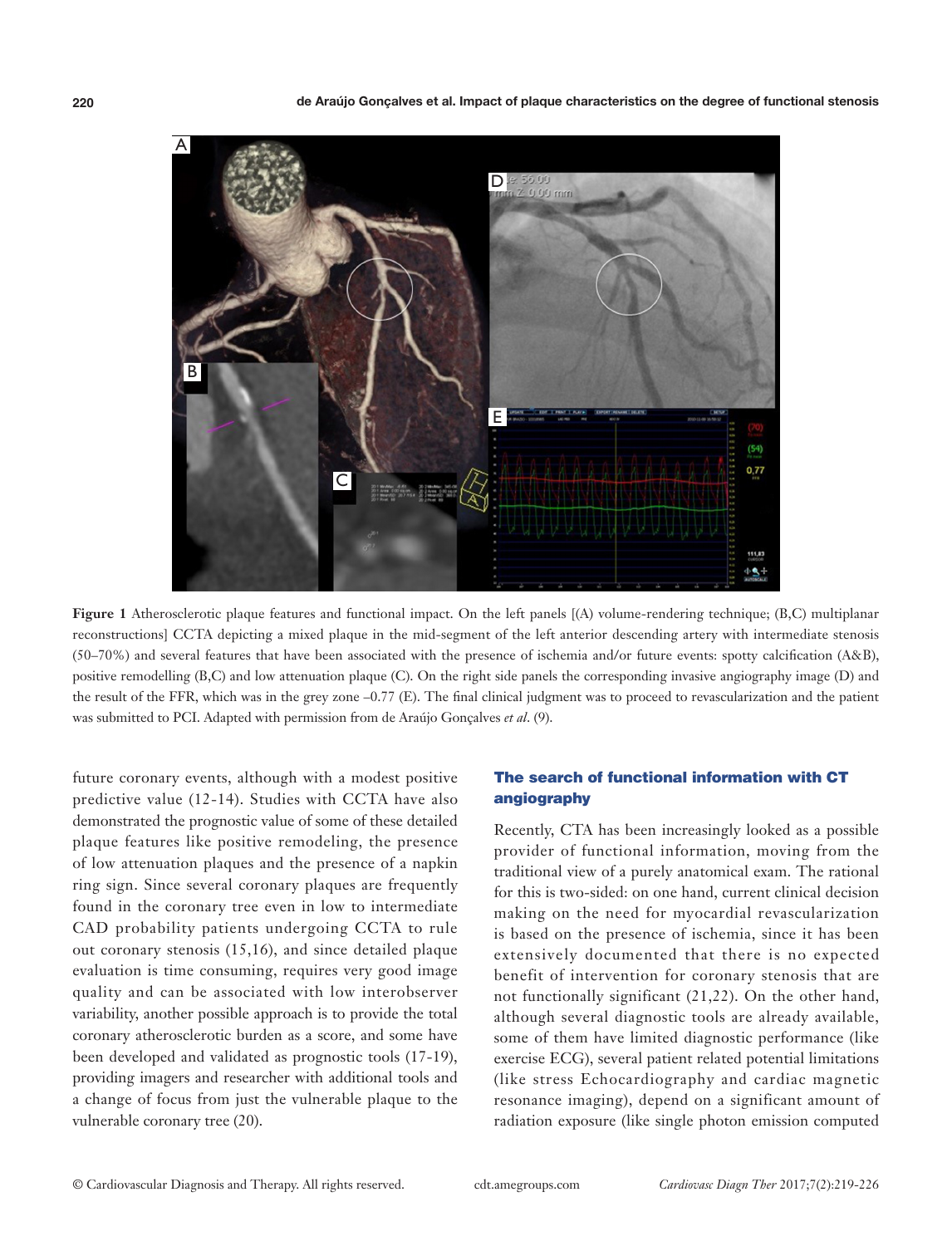#### **Cardiovascular Diagnosis and Therapy, Vol 7, No 2 April 2017 221**

tomography) and have availability issues apart from some selected centers (like cardiac MRI) (23). In what concerns CCTA, the impressive reductions in radiation exposure of last generation scanners (24-26), coupled with their increasingly availability makes CTA a very attractive 2 in 1 modality to evaluate both the presence and the impact of CAD. Therefore, cardiac CT is becoming more and more a modality that is able not only to rule out CAD with a very high accuracy but also to provide functional information, moving beyond the usual classification of obstructive *vs*. nonobstructive to a more functionalbased interpretation of signipara-doxicallyficant *vs.* nonsignificant CAD, a feature that is more in line with current clinical decision algorithm (9).

In line with this rational, the following research lines have been explored like myocardial perfusion imaging, fractional flow reserve computed from CTA ( $FFR<sub>CT</sub>$ ), transluminal attenuation gradients and corrected coronary opacification indexes, which have been recently reviewed elsewhere (9), and some of them are revisited in the same issue of this journal.

One additional line of research aimed at extracting functional significance out of CTA datasets, the more recent and least explored of these, is the link between certain atherosclerotic plaque characteristics and the functional impact of coronary lesions, which will be developed further in the following chapter.

# Atherosclerotic plaque characteristics and functional information: beyond stenosis severity

The concept that there is a modest correlation between the degree of anatomical stenosis and functional significance is not new and has been pointed out in several studies using ICA and the gold standard invasive FFR  $(21,27)$  and also with CCTA and noninvasive FFR (FFR<sub>CT</sub>) (28,29). Also important is the fact that these mismatches can also be observed on their counterparts, meaning that not only some of the apparently significant lesions (>50% and even >70% stenosis) are not causing ischemia (27), but also that nonobstructive (<50% stenosis) lesions can paradoxically be associated with ischemia, both on invasive (ICA/FFR) (30) and noninvasive (CCTA/FFR $_{CT}$ ) (31) coronary evaluation. In a study including 1,000 patients evaluated by invasive coronary angiography and FFR, 16% of those with nonobstructive (<50% stenosis) were reversed mismatches, having a significant (<0.80) FFR (30). Although the limitations in quantifying stenosis severity using ICA have to be acknowledged, this study reinforces the concept that nonobstructive lesions can be associated with ischemia. Interestingly in this study was the fact that these reverse mismatches were more often found in the left main and independently associated with a left anterior descending artery location and the presence of a larger plaque burden and plaque rupture, features that link atherosclerotic plaque features to functional significance of coronary lesions. Recently this relation was also depicted using CCTA. In a study that included 252 stable patients undergoing both CCTA and ICA with FFR, Park *et al*. were able to document an association between certain CCTA atherosclerotic plaque characteristics (APCs) and the presence of ischemia by invasive FFR (31). In their study, lesion length, positive remodelling (index  $\geq 1.1$ ), and the presence of low attenuation plaque  $\left( < 30 \text{ HU} \right)$ were independent predictors of ischemia by invasive FFR. Besides the expected finding that a significant percentage of CCTA obstructive (≥50% stenosis) lesions were not functionally significant by FFR, the most but striking result was the fact that even among nonobstructive CAD lesions, 17% were associatathero-scleroticed with ischemia, a result that was in line with the previously discussed studies that documented the visual functional mismatches between FFR and invasive coronary angiography. In another small study, including 58 patients with intermediate stenosis on CCTA undergoing ICA with FFR, the extent of coronary atherosclerotic burden quantified as aggregate plaque volume (APV), has been found to be incremental to several luminal narrowing measurements (diameter stenosis, minimum luminal diameter, area stenosis and minimum lumen area) to predict functional significance (FFR <0.80) (32). Taken together these studies underline the fact that some nonobstructive lesions but with high CTA risk features can be associated with the presence of ischemia. The reason for this might be related to the fact that these lesions with high plaque burden can be associated with endothelial dysfunction, since it has been demonstrated in small studies using virtual histology (IVUS-VH) that plaques with larger necrotic core are more prevalent in patients with endothelial dysfunction (33). The pathophysiological mechanism linking plaque features and ischemia deserves further evaluation but in any case the prognostic impact of coronary plaque burden is not a new concept. In a large study including 4,137 patients pooled from 6 IVUS studies, Nicholls *et al*. were able to demonstrate that percent atheroma volume (PAV) was an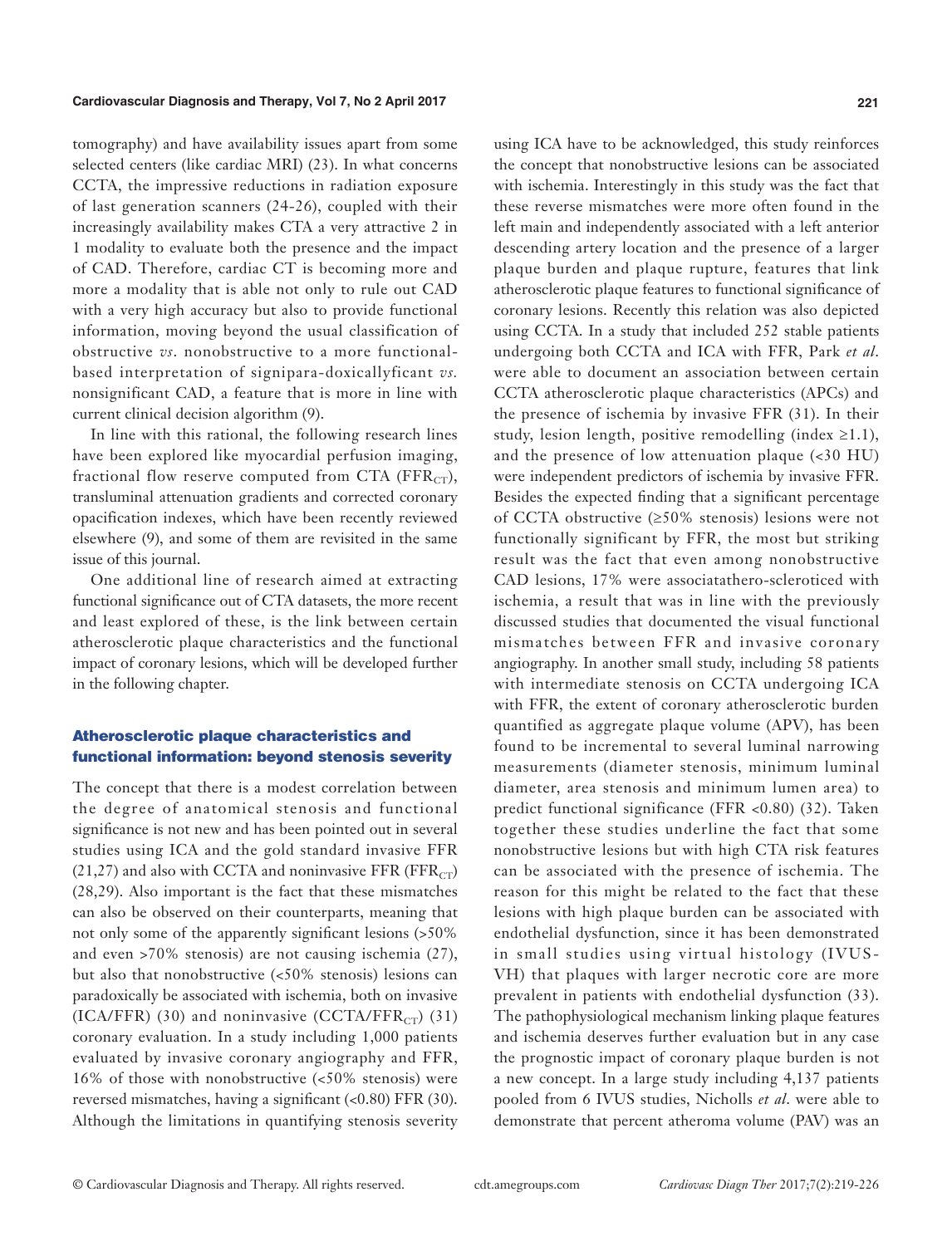independent predictor of events (34). Also interesting in that study was the fact that not only PAV but also disease burden progression was associated with outcomes, a result that is in line with the recent study of Motoyama *et al*. relating coronary events to plaque progression documented on patients undergoing serial scans (6). Similar observations have been made using oresultptical coherence tomography and simultaneous functional assessment of the lesions. Yonetsu *et al*. showed a direct association of a larger lipidic arc and lipid length with microcirculatory disturbances (35). Usui *et al*. reported that physiological severe stenosis were twice as prevalent in thin cap fibroatheroma lesions. These reports suggest that these high risk lesions may affect the microcirculation downstream (36). Taqueti *et al*. recently presented data comparing CAD lesions in women and men assessed by angiography and coronary flow reserve (CFR) in which women had lower plaque burden. The adjusted cardiovascular events were higher in the women's group, two times higher when compared to men's, despite the lower CFR values in women's group (37).

Recently a new terminology was proposed regarding those mismatches between anatomy and function: The NIPSS (no ischemia in the presence of significant stenosis) and the PINSS (presence of ischemia with no significant steno-sis), recognizing this interesting subset of patients in which certain plaque features might be responsible for the apparent contradiction between anatomy and physiology (38). In fact, lesions in this last subgroup can be considered "false negative" of CCTA and might explain the worse than expected prognosis of patients that don't have obstructive lesions but have high disease burden, as it has been recently demonstrated with the use of CCTA coronary atherosclerotic burden scores (17-19) that take in consideration all lesions independent of stenosis severity. As the knowledge of coronary disease pathophysiology advances, the traditional anatomic-based dichotomic concept of obstructive *vs.* nonobstructive is becoming more and more outdated and becoming replaced by a concept of high *vs.* low risk plaque features/burden, more in line with the recent evidence provided by both invasive and noninvasive atherosclerosis imaging. Further, the field of functional assessment will be revisited in light of the recent reports. In the FUTURE trial (American Heart Association 2016), Rioufol *et al*., showed an increase in mortality from any cause in FFR guided management group of patients when compared to the optimal medical treatment alone, interrupting prematurely the study (39).

# Intravascular coronary imaging and its relation with functional lesion assessments

The 3-dimensional and dynamic nature of the coronary vasculature cannot be fully appreciated by planar angiography. Frequently, defining the proper angiographic angulation that provides a straight, nonforeshortened view of the target coronary segment without overlapping of other vessels may be a challenge in the catheter laboratory. In addition, determination of disease severity by angiography is hampered by the diffuse nature of atherosclerosis and its most common eccentric growth in the vessel wall. Hence, lesions can appear more stenotic in one orthogonal view than in the other, making clinical decisions difficult. The so-called intermediate lesion is the more prevalent phenotype in the coronary tree. The American Heart Association/American College of Cardiology/Society for angiography and Interventions (AHA/ACC/ SCAI) guidelines define an intermediate coronary lesion as a plaque producing a 50–70% angiographic stenosis (40). These plaques represent a heterogeneous group of coronary lesions, which may or may not be hemodynamically flow limiting. Intravascular imaging, particularly IVUS, was granted a class IIb indication (level of evidence B) for the "IVUS may be reasonable for the assessment of non–left main coronary arteries with angiographically intermediate coronary stenoses" and a class IIa indication (level of evidence B) for the "IVUS is reasonable for the assessment of angiographically indeterminant left main coronary artery disease" in the American Guidelines. In the European guidelines is also a class IIa indication (level of evidence B) for the "IVUS to assess severity and optimize treatment of unprotected left main lesions". For other intermediate lesions IVUS is not endorsed by the European Guidelines in the absence of prospective randomised evidence (41).

IVUS minimum luminal cross-sectional area (MLA) has proved to be a good morphometric surrogate of coronary physiology. IVUS MLA showed a direct correlation with coronary flow reserve determined by Doppler flow-wire (r=0.831, P<0.001) (42). FIRST trial, demonstrated, in a cohort of 350 patients with intermediate lesions and FFR ≤0.8, a MLA <3.07 mm<sup>2</sup> (64.0% sensitivity, 64.9% specificity and area under curve of 0.65) and a FFR correlation with plaque burden size (r=−0.220, P<0.001) (43). Han *et al*. reported similar results after assessing 881 lesions with a MLA <3.0  $\text{mm}^2$  (and MLA<2.75  $\text{mm}^2$ for Asians) (44). In 2014, a meta-analysis pooled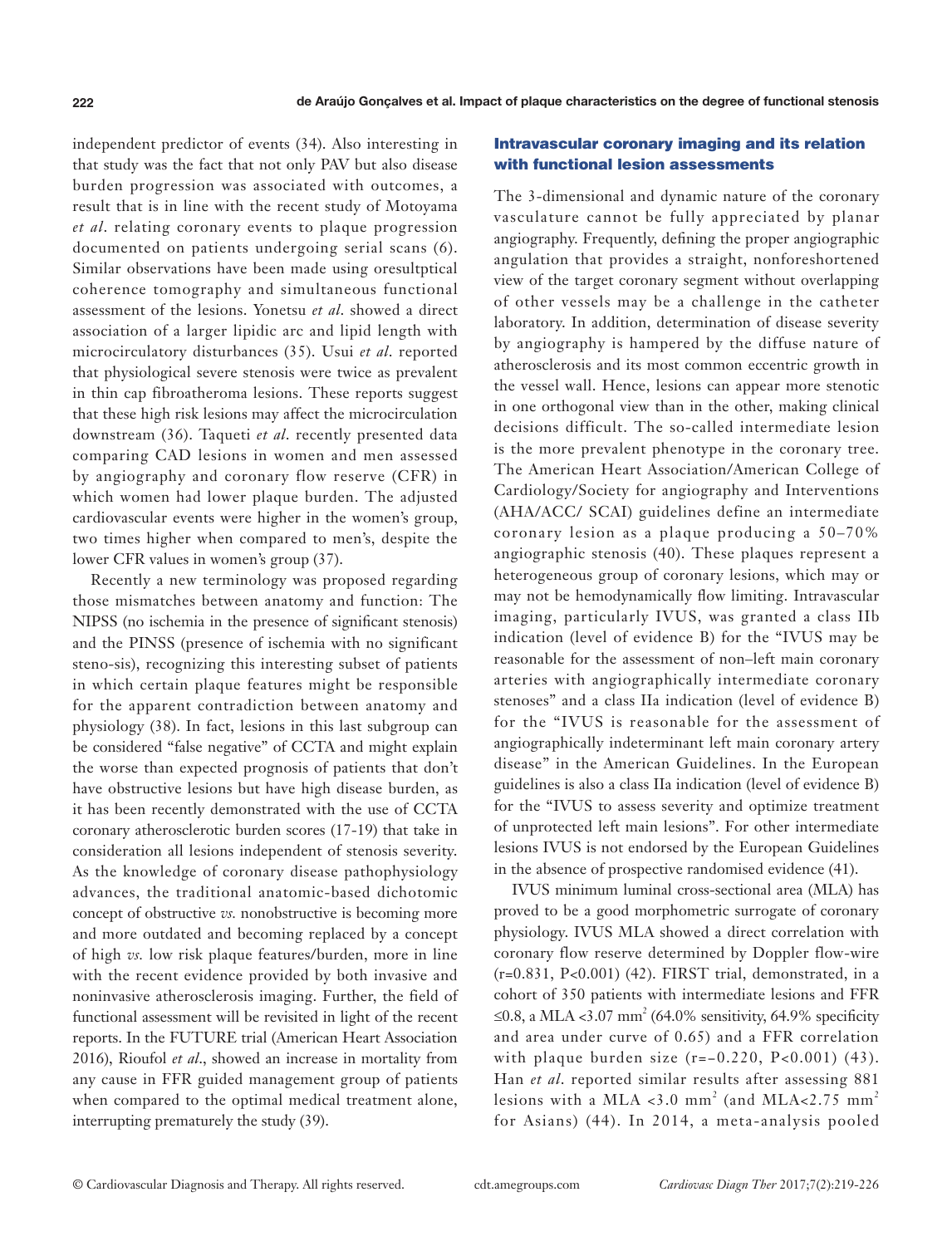### **Cardiovascular Diagnosis and Therapy, Vol 7, No 2 April 2017 223**

15 studies enrolling a total of 3,428 patients (3,775 lesions), showing a mean MLA of 2.59 mm<sup>2</sup> with  $73\%$ sensitivity, 66% of specificity and AUC =0.778 (45). The optical coherence tomography (OCT) was also used to evaluate lesions with FFR ≤0.75 and demonstrated a correlation with  $MLA < 1.91$  mm<sup>2</sup>, minimum lumen diameter (MLD) <1.35 mm, plaque burden >70% (46). Thus, accessing only FFR ≤0.8 lesions, Gonzalo *et al*., compared OCT and IVUS measurements presenting an IVUS MLA of 2.36 mm<sup>2</sup> and 1.95 mm<sup>2</sup> for OCT, with a relative difference of 32.3±26% and absolute difference of  $0.65\pm0.62$  mm<sup>2</sup> (limits of agreement of  $-0.57$  to 1.87 mm<sup>2</sup>) (47). The MLD value for IVUS was 1.59 mm<sup>2</sup>, 1.34 mm<sup>2</sup> for OCT with a relative difference of  $19.5 \pm 16\%$ , absolute difference of  $0.27 \pm 0.23$  mm<sup>2</sup> (limits of agreement of  $-0.20$  to  $0.72$  mm<sup>2</sup>) and area of stenosis of 61% for IVUS and 70% for OCT (46). When assessed using virtual histology (IVUS-VH) inter-mediate lesions showed a prone to have less necrotic core (14.2±8% *vs.* 19.2±10.2%, P=0.08) and greater plaque burden (54.6±0.7% *vs.* 51.7±0.7% P=0.1) (*Table S1*) (48). In 73 patients studied pre-intervention, an MLA of  $\geq 4.0$  mm<sup>2</sup> had a diagnostic accuracy of 89% in predicting a coronary flow reserve >2.0. Likewise, IVUS has been correlated with noninvasive single-photon emission computed tomography (SPECT)  $(49)$ . A 4 mm<sup>2</sup> MLA by IVUS had 88% sensitivity and 90% specificity to discriminate the SPECT  $(+)$  group from the SPECT  $(-)$ group. The relatively simple cut-off of 4.0 mm<sup>2</sup> MLA can be used as a criterion in the clinical decision making process. This cut-off value has also been identified using fractional flow reserve (FFR) as the gold standard in the assessment of lesion severity (50). The association of MLA and ischaemia has been revisited more recently using an existing IVUS imaging database: 170 coronary lesions (150 patients) which were imaged with IVUS and underwent stress myocardial single-photon emission computed tomography (SPECT) were analysed. By receiver operator characteristic curve analysis, the best cut-off value of MLA was  $\leq 2.1$  mm<sup>2</sup> (38.6%) positive predictive value, and a 91.3% negative predictive value versus lesions with a positive SPECT) area under the curve: 0.690, 95% CI: 0.615 to 0.759, P<0.01 (51).

There have been previous comparative studies showing good to excellent correlation between CCTA and IVUS geometrical parameters (52). This has led to the use of CCTA to prospectively evaluate changes in IVUS-like parameters such as MLA (53).

It is worth noting that this value does not apply to small vessels (54) or to large segments such as the left main (LM) or venous bypass grafts.

## **Conclusions**

In this fast moving field of advanced coronary imaging, CTA has moved from just a "rule-out CAD" modality and has been explored in several different lines of research, due to its unique ability to non-invasively depict several atherosclerotic plaque features and quantify the extent of plaque burden in the coronary tree. One of the most interesting research lines is exploring the relation between these plaque features and coronary burden of disease, not only with adverse outcomes but also recently with the development of ischemia, which might help to understand the pathophysiological link between anatomy and function in ischemic heart disease and a better identification of patients at risk of future coronary events.

## Acknowledgements

None.

## Footnote

*Conflicts of Interest:* The authors have no conflicts of interest to declare.

## **References**

- 1. de Araujo Goncalves P, Campos CA, Serruys PW, et al. Computed tomography angiography for the interventional cardiologist. Eur Heart J Cardiovasc Imaging 2014;15:842-54.
- 2. Motoyama S, Kondo T, Sarai M, et al. Multislice computed tomographic characteristics of coronary lesions in acute coronary syndromes. J Am Coll Cardiol 2007;50:319-26.
- 3. Motoyama S, Sarai M, Harigaya H, et al. Computed tomographic angiography characteristics of atherosclerotic plaques subsequently resulting in acute coronary syndrome. J Am Coll Cardiol 2009;54:49-57.
- 4. Maurovich-Horvat P, Hoffmann U, Vorpahl M, et al. The napkin-ring sign: CT signature of high-risk coronary plaques? JACC Cardiovasc Imaging 2010;3:440-4.
- 5. Otsuka K, Fukuda S, Tanaka A, et al. Napkin-ring sign on coronary CT angiography for the predic-tion of acute coronary syndrome. JACC Cardiovasc Imaging 2013;6:448-57.
- 6. Motoyama S, Ito H, Sarai M, et al. Plaque Characterization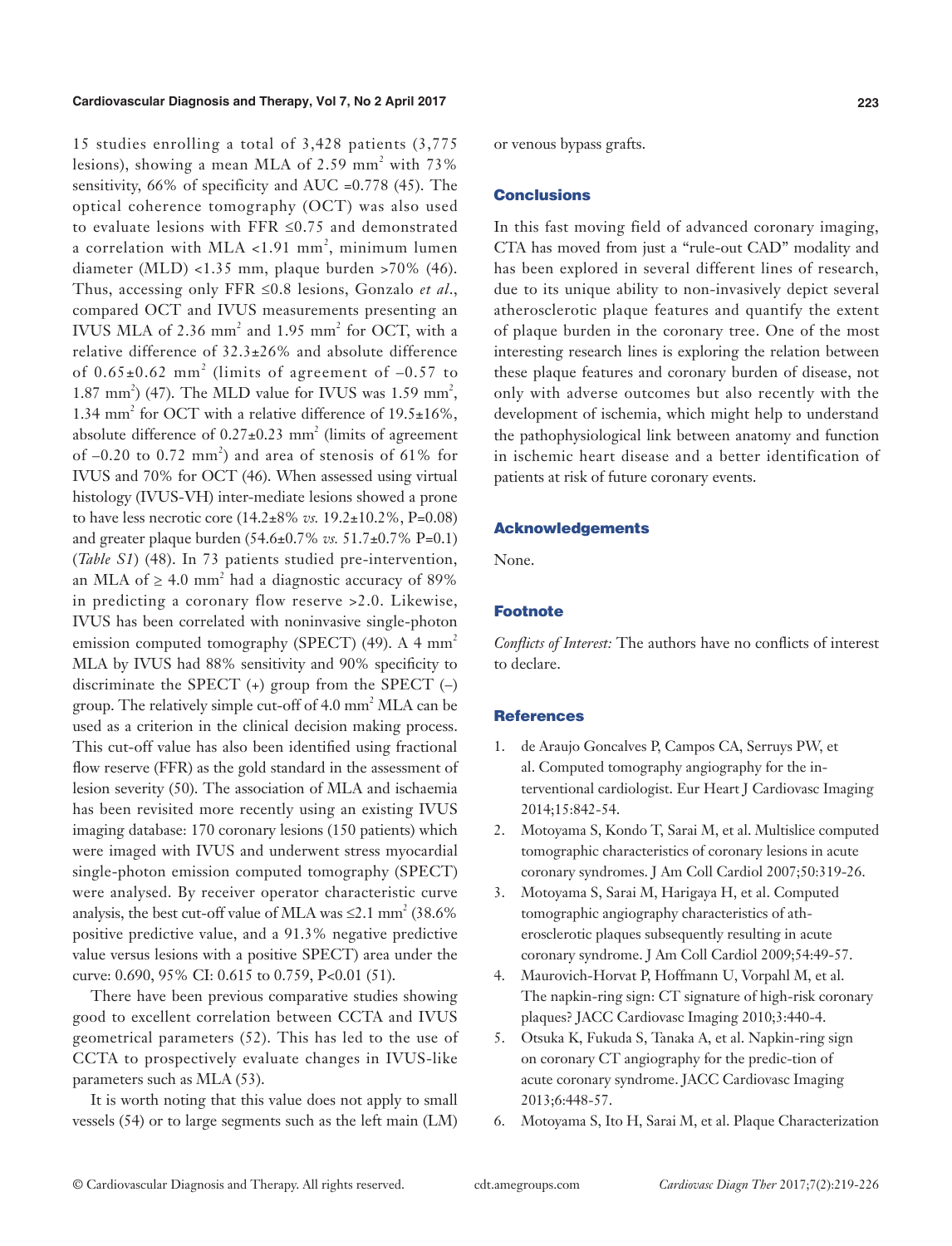by Coronary Computed Tomography Angiography and the Likelihood of Acute Coronary Events in Mid-Term Follow-Up. J Am Coll Cardiol 2015;66:337-46.

- 7. Min JK, Shaw LJ, Devereux RB, et al. Prognostic value of multidetector coronary computed tomo-graphic angiography for prediction of all-cause mortality. J Am Coll Cardiol 2007;50:1161-70.
- 8. Rodriguez-Granillo GA, Carrascosa P, Bruining N, et al. Defining the non-vulnerable and vulnerable patients with computed tomography coronary angiography: evaluation of atherosclerotic plaque burden and composition. Eur Heart J Cardiovasc Imaging 2016;17:481-91.
- 9. Goncalves Pde A, Rodriguez-Granillo GA, Spitzer E, et al. Functional Evaluation of Coronary Dis-ease by CT Angiography. JACC Cardiovasc Imaging 2015;8:1322-35.
- 10. Falk E. Morphologic features of unstable atherothrombotic plaques underlying acute coronary syn-dromes. Am J Cardiol 1989;63:114E-20E.
- 11. Arbab-Zadeh A, Nakano M, Virmani R, et al. Acute coronary events. Circulation 2012;125:1147-56.
- 12. Stone GW, Maehara A, Lansky AJ, et al. A prospective natural-history study of coronary athero-sclerosis. N Engl J Med 2011;364:226-35.
- 13. Calvert PA, Obaid DR, O'Sullivan M, et al. Association between IVUS findings and adverse out-comes in patients with coronary artery disease: the VIVA (VH-IVUS in Vulnerable Atherosclerosis) Study. JACC Cardiovasc Imaging 2011;4:894-901.
- 14. Cheng JM, Garcia-Garcia HM, de Boer SP, et al. In vivo detection of high-risk coronary plaques by radiofrequency intravascular ultrasound and cardiovascular outcome: results of the ATHEROREMO-IVUS study. Eur Heart J 2014;35:639-47.
- 15. Min JK, Dunning A, Lin FY, et al. Age- and sex-related differences in all-cause mortality risk based on coronary computed tomography angiography findings results from the International Multicen-ter CONFIRM (Coronary CT Angiography Evaluation for Clinical Outcomes: An International Multi-center Registry) of 23,854 patients without known coronary artery disease. J Am Coll Cardiol 2011;58:849-60.
- 16. de Araujo Goncalves P, Garcia-Garcia HM, Carvalho MS, et al. Diabetes as an independent predic-tor of high atherosclerotic burden assessed by coronary computed tomography angiography: the coro-nary artery disease equivalent revisited. Int J Cardiovasc Imaging 2013;29:1105-14.
- 17. Bittencourt MS, Hulten E, Ghoshhajra B, et al. Prognostic

value of nonobstructive and obstructive coronary artery disease detected by coronary computed tomography angiography to identify cardiovas-cular events. Circ Cardiovasc Imaging 2014;7:282-91.

- 18. Mushtaq S, De Araujo Goncalves P, Garcia-Garcia HM, et al. Long-term prognostic effect of coro-nary atherosclerotic burden: validation of the computed tomography-leaman score. Circ Cardiovasc Imaging 2015;8:e002332.
- 19. Hadamitzky M, Achenbach S, Al-Mallah M, et al. Optimized prognostic score for coronary com-puted tomographic angiography: results from the CONFIRM registry (COronary CT Angiography EvaluatioN For Clinical Outcomes: An InteRnational Multicenter Registry). J Am Coll Cardiol 2013;62:468-76.
- 20. de Araujo Goncalves P, Garcia-Garcia HM, Dores H, et al. Coronary computed tomography angi-ography-adapted Leaman score as a tool to noninvasively quantify total coronary atherosclerotic burden. Int J Cardiovasc Imaging 2013;29:1575-84.
- 21. Tonino PA, De Bruyne B, Pijls NH, et al. Fractional flow reserve versus angiography for guiding percutaneous coronary intervention. N Engl J Med 2009;360:213-24.
- 22. De Bruyne B, Pijls NH, Kalesan B, et al. Fractional flow reserve-guided PCI versus medical thera-py in stable coronary disease. N Engl J Med 2012;367:991-1001.
- 23. Task Force M, Montalescot G, Sechtem U, et al. 2013 ESC guidelines on the management of stable coronary artery disease: the Task Force on the management of stable coronary artery disease of the Eu-ropean Society of Cardiology. Eur Heart J 2013;34:2949-3003.
- 24. Achenbach S, Goroll T, Seltmann M, et al. Detection of coronary artery stenoses by low-dose, pro-spectively ECGtriggered, high-pitch spiral coronary CT angiography. JACC Cardiovasc Imaging 2011;4:328-37.
- 25. de Graaf FR, Schuijf JD, van Velzen JE, et al. Diagnostic accuracy of 320-row multidetector com-puted tomography coronary angiography in the non-invasive evaluation of significant coronary artery disease. Eur Heart J 2010;31:1908-15.
- 26. Schuhbaeck A, Achenbach S, Layritz C, et al. Image quality of ultra-low radiation exposure coro-nary CT angiography with an effective dose <0.1 mSv using highpitch spiral acquisition and raw data-based iterative reconstruction. Eur Radiol 2013;23:597-606.
- 27. Tonino PA, Fearon WF, De Bruyne B, et al. Angiographic versus functional severity of coronary artery stenoses in the FAME study fractional flow reserve versus angiography in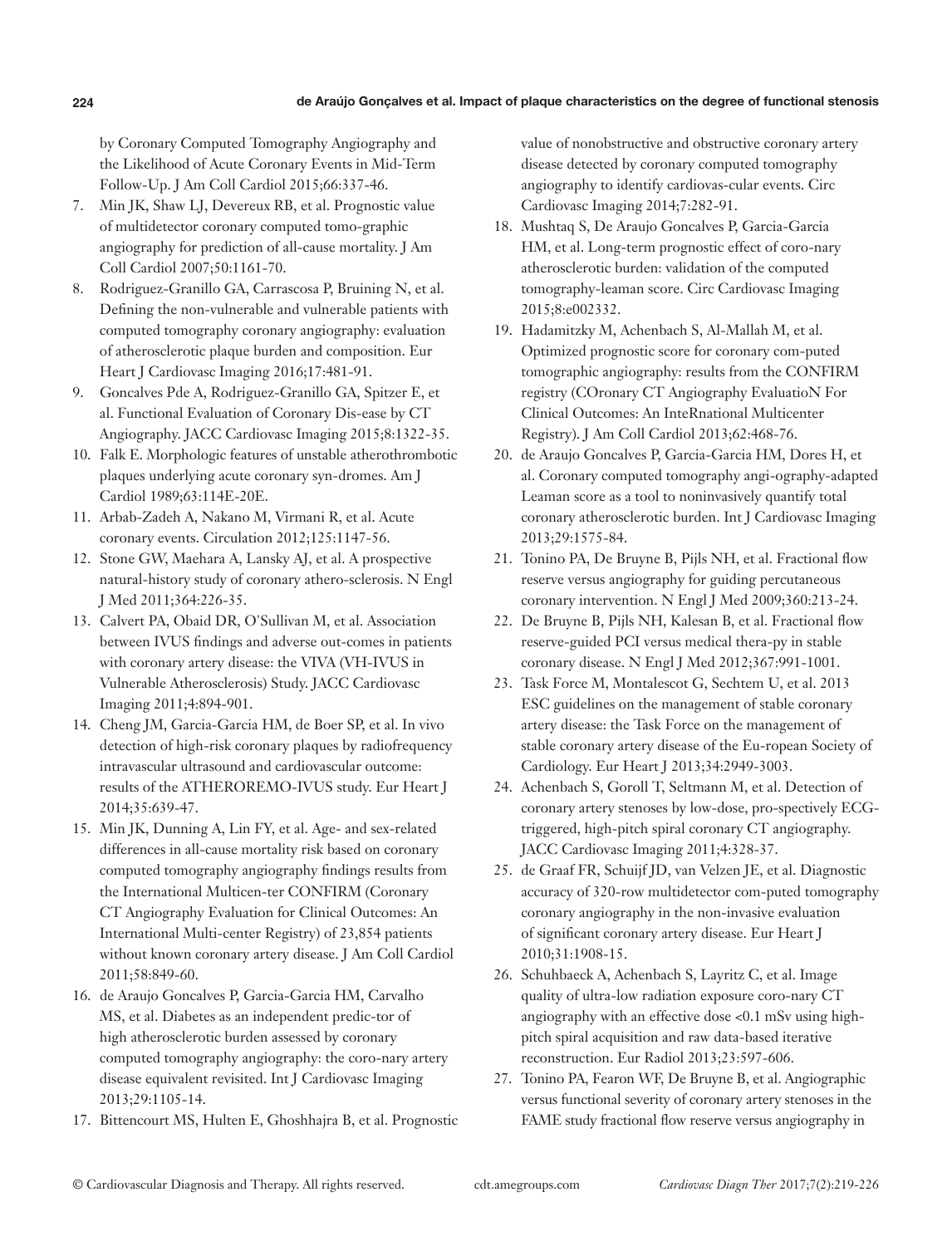## **Cardiovascular Diagnosis and Therapy, Vol 7, No 2 April 2017 225**

multivessel evaluation. J Am Coll Cardiol 2010;55:2816-21.

- 28. Min JK, Leipsic J, Pencina MJ, et al. Diagnostic accuracy of fractional flow reserve from anatomic CT angiography. JAMA 2012;308:1237-45.
- 29. Norgaard BL, Leipsic J, Gaur S, et al. Diagnostic performance of noninvasive fractional flow re-serve derived from coronary computed tomography angiography in suspected coronary artery disease: the NXT trial (Analysis of Coronary Blood Flow Using CT Angiography: Next Steps). J Am Coll Cardiol 2014;63:1145-55.
- 30. Park SJ, Kang SJ, Ahn JM, et al. Visual-functional mismatch between coronary angiography and fractional flow reserve. JACC Cardiovasc Interv 2012;5:1029-36.
- 31. Park HB, Heo R, B OH, et al. Atherosclerotic Plaque Characteristics by CT Angiography Identify Coronary Lesions That Cause Ischemia: A Direct Comparison to Fractional Flow Reserve. JACC Cardiovasc Imaging 2015;8:1-10.
- 32. Nakazato R, Shalev A, Doh JH, et al. Aggregate plaque volume by coronary computed tomography angiography is superior and incremental to luminal narrowing for diagnosis of ischemic lesions of inter-mediate stenosis severity. J Am Coll Cardiol 2013;62:460-7.
- 33. Lavi S, Bae JH, Rihal CS, et al. Segmental coronary endothelial dysfunction in patients with minimal atherosclerosis is associated with necrotic core plaques. Heart 2009;95:1525-30.
- 34. Nicholls SJ, Hsu A, Wolski K, et al. Intravascular ultrasound-derived measures of coronary athero-sclerotic plaque burden and clinical outcome. J Am Coll Cardiol 2010;55:2399-407.
- 35. Yonetsu T, Murai T, Kanaji Y et al. Association between plaque instability assessed by optical coherence tomography and microvascular resistance. Eur Heart J 2016;37(abstract supplement):600.
- 36. Usui E, Kakuta T, Yonetsu T et al. Relevance of optical coherence tomography derived un-stable plaque features and physiological stenosis severity determined by fractional flow reserve. Eur Heart J 2016;37(abstract supplement):600.
- 37. Taqueti VR, Shaw LJ, Cook NR, et al. Excess Cardiovascular Risk in Women Relative to Men Re-ferred for Coronary Angiography Is Associated With Severely Impaired Coronary Flow Reserve, Not Obstructive Disease. Circulation 2017;135:566-577.
- 38. Ahmadi A, Kini A, Narula J. Discordance between ischemia and stenosis, or PINSS and NIPSS: are we ready for new vocabulary? JACC Cardiovasc Imaging

2015;8:111-4.

- 39. Riufol G, Mewton N, Rabilloud M et al. Functional Testing Underlying Revascularization (FUTURE trial). ahead of print, presented AHA 2016
- 40. Levine GN, Bates ER, Blankenship JC, et al. 2011 ACCF/AHA/SCAI Guideline for Percutaneous Coronary Intervention. A report of the American College of Cardiology Foundation/American Heart Association Task Force on Practice Guidelines and the Society for Cardiovascular Angiography and In-terventions. J Am Coll Cardiol 2011;58:e44-122.
- 41. Kolh P, Windecker S, Alfonso F, et al. 2014 ESC/EACTS Guidelines on myocardial revasculariza-tion: the Task Force on Myocardial Revascularization of the European Society of Cardiology (ESC) and the European Association for Cardio-Thoracic Surgery (EACTS). Developed with the special contribu-tion of the European Association of Percutaneous Cardiovascular Interventions (EAPCI). Eur J Cardiothorac Surg 2014;46:517-92.
- 42. Abizaid A, Mintz GS, Pichard AD, et al. Clinical, intravascular ultrasound, and quantitative angio-graphic determinants of the coronary flow reserve before and after percutaneous transluminal coronary angioplasty. Am J Cardiol 1998;82:423-8.
- 43. Waksman R, Legutko J, Singh J, et al. FIRST: Fractional Flow Reserve and Intravascular Ultra-sound Relationship Study. J Am Coll Cardiol 2013;61:917-23.
- 44. Han JK, Koo BK, Park KW, et al. Optimal intravascular ultrasound criteria for defining the func-tional significance of intermediate coronary stenosis: an international multicenter study. Cardiology 2014;127:256-62.
- 45. Jang JK, Song JY, Jin HY, Seo JS, Yang TH, Kim DK, Kim DS. TCT347 Assessment of Intravascular Ultrasoundderived Minimal Lumen Area and Fractional Flow Reserve to Evaluate Functionally Significant Coronary Arery Disease: A Meta-Analysis. JACC. 2014; Vol 64/11/Suppl B:B101
- 46. Shiono Y, Kitabata H, Kubo T, et al. Optical coherence tomography-derived anatomical criteria for functionally significant coronary stenosis assessed by fractional flow reserve. Circ J 2012;76:2218-25.
- 47. Gonzalo N, Escaned J, Alfonso F, et al. Morphometric assessment of coronary stenosis relevance with optical coherence tomography: a comparison with fractional flow reserve and intravascular ultra-sound. J Am Coll Cardiol 2012;59:1080-9.
- 48. Brugaletta S, Garcia-Garcia HM, Shen ZJ, et al. Morphology of coronary artery lesions assessed by virtual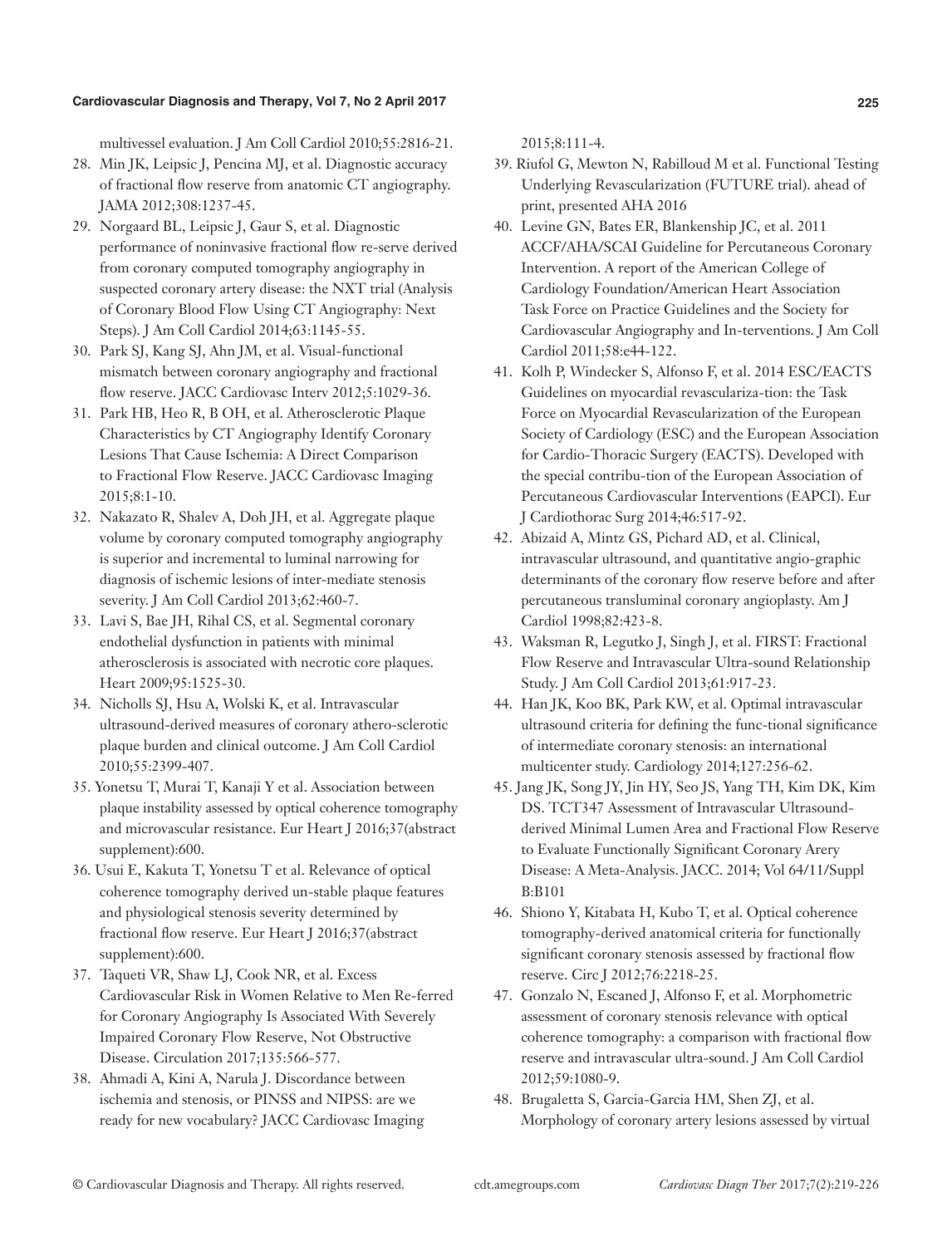histology intravascular ultrasound tissue characterization and fractional flow reserve. Int J Cardiovasc Imaging 2012;28:221-8.

- 49. Nishioka T, Amanullah AM, Luo H, et al. Clinical validation of intravascular ultrasound imaging for assessment of coronary stenosis severity: comparison with stress myocardial perfusion imaging. J Am Coll Cardiol 1999;33:1870-8.
- 50. Briguori C, Anzuini A, Airoldi F, et al. Intravascular ultrasound criteria for the assessment of the functional significance of intermediate coronary artery stenoses and comparison with fractional flow re-serve. Am J Cardiol 2001;87:136-41.
- 51. Ahn JM, Kang SJ, Mintz GS, et al. Validation of minimal luminal area measured by intravascular ultrasound for assessment of functionally significant coronary stenosis comparison with myocardial per-fusion imaging. JACC Cardiovasc Interv 2011;4:665-71.
- 52. Costa MA, Sabate M, Staico R, et al. Anatomical and physiologic assessments in patients with small coronary artery disease: final results of the Physiologic and Anatomical Evaluation Prior to and After Stent Implantation in Small Coronary Vessels (PHANTOM) trial. Am Heart J 2007;153:296.e1-7.
- 53. Ben-Dor I, Torguson R, Gaglia MA Jr, et al. Correlation between fractional flow reserve and intra-vascular ultrasound lumen area in intermediate coronary artery stenosis. EuroIntervention 2011;7:225-33.
- 54. Lee CH, Tai BC, Soon CY, et al. New set of intravascular ultrasound-derived anatomic criteria for defining functionally significant stenoses in small coronary arteries (results from Intravascular Ultra-sound Diagnostic Evaluation of Atherosclerosis in Singapore [IDEAS] study). Am J Cardiol 2010;105:1378-84.
- 55. Takagi A, Tsurumi Y, Ishii Y, et al. Clinical potential of intravascular ultrasound for physiological assessment of coronary stenosis: relationship between quantitative ultrasound tomography and pressure-derived fractional flow reserve. Circulation 1999;100:250-5.
- 56. Kang SJ, Lee JY, Ahn JM, et al. Validation of intravascular ultrasound-derived parameters with fractional flow reserve for assessment of coronary stenosis severity. Circ Cardiovasc Interv 2011;4:65-71.
- 57. Koo BK, Yang HM, Doh JH, et al. Optimal intravascular ultrasound criteria and their accuracy for defining the functional significance of intermediate coronary stenoses of different locations. JACC Cardiovasc Interv 2011;4:803-11.
- 58. Kang SJ, Ahn JM, Song H, et al. Usefulness of minimal luminal coronary area determined by intra-vascular ultrasound to predict functional significance in stable and unstable angina pectoris. Am J Cardiol 2012;109:947-53.
- 59. Ben-Dor I, Torguson R, Deksissa T, et al. Intravascular ultrasound lumen area parameters for as-sessment of physiological ischemia by fractional flow reserve in intermediate coronary artery stenosis. Cardiovasc Revasc Med 2012;13:177-82.
- 60. Kwan TW, Yang S, Xu B, et al. Optimized quantitative angiographic and intravascular ultrasound parameters predicting the functional significance of single de novo lesions in the left anterior descend-ing artery. Chin Med J (Engl) 2012;125:4249-53.
- 61. Chen SL, Xu B, Chen JB, et al. Diagnostic accuracy of quantitative angiographic and intravascular ultrasound parameters predicting the functional significance of single de novo lesions. Int J Cardiol 2013;168:1364-9.
- 62. Cui M, Zhu D, Guo LJ, et al. Usefulness of lumen area parameters determined by intravascular ul-trasound to predict functional significance of intermediate coronary artery stenosis. Chin Med J (Engl) 2013;126:1606-11.
- 63. Naganuma T, Latib A, Costopoulos C, et al. The role of intravascular ultrasound and quantitative angiography in the functional assessment of intermediate coronary lesions: correlation with fractional flow reserve. Cardiovasc Revasc Med 2014;15:3-7.
- 64. Yang HM, Tahk SJ, Lim HS, et al. Relationship between intravascular ultrasound parameters and fractional flow reserve in intermediate coronary artery stenosis of left anterior descending artery: intra-vascular ultrasound volumetric analysis. Catheter Cardiovasc Interv 2014;83:386-94.
- 65. Doh JH, Koo BK, Nam CW, et al. Diagnostic value of coronary CT angiography in comparison with invasive coronary angiography and intravascular ultrasound in patients with intermediate coronary artery stenosis: results from the prospective multicentre FIGURE-OUT (Functional Imaging criteria for GUiding REview of invasive coronary angiOgraphy, intravascular Ultrasound, and coronary computed Tomographic angiography) study. Eur Heart J Cardiovasc Imaging 2014;15:870-7.

**Cite this article as:** de Araújo Gonçalves P, Hideo-Kajita A, Garcia-Garcia HM. Impact of plaque characteristics on the degree of functional stenosis. Cardiovasc Diagn Ther 2017;7(2):219-226. doi: 10.21037/cdt.2017.04.09